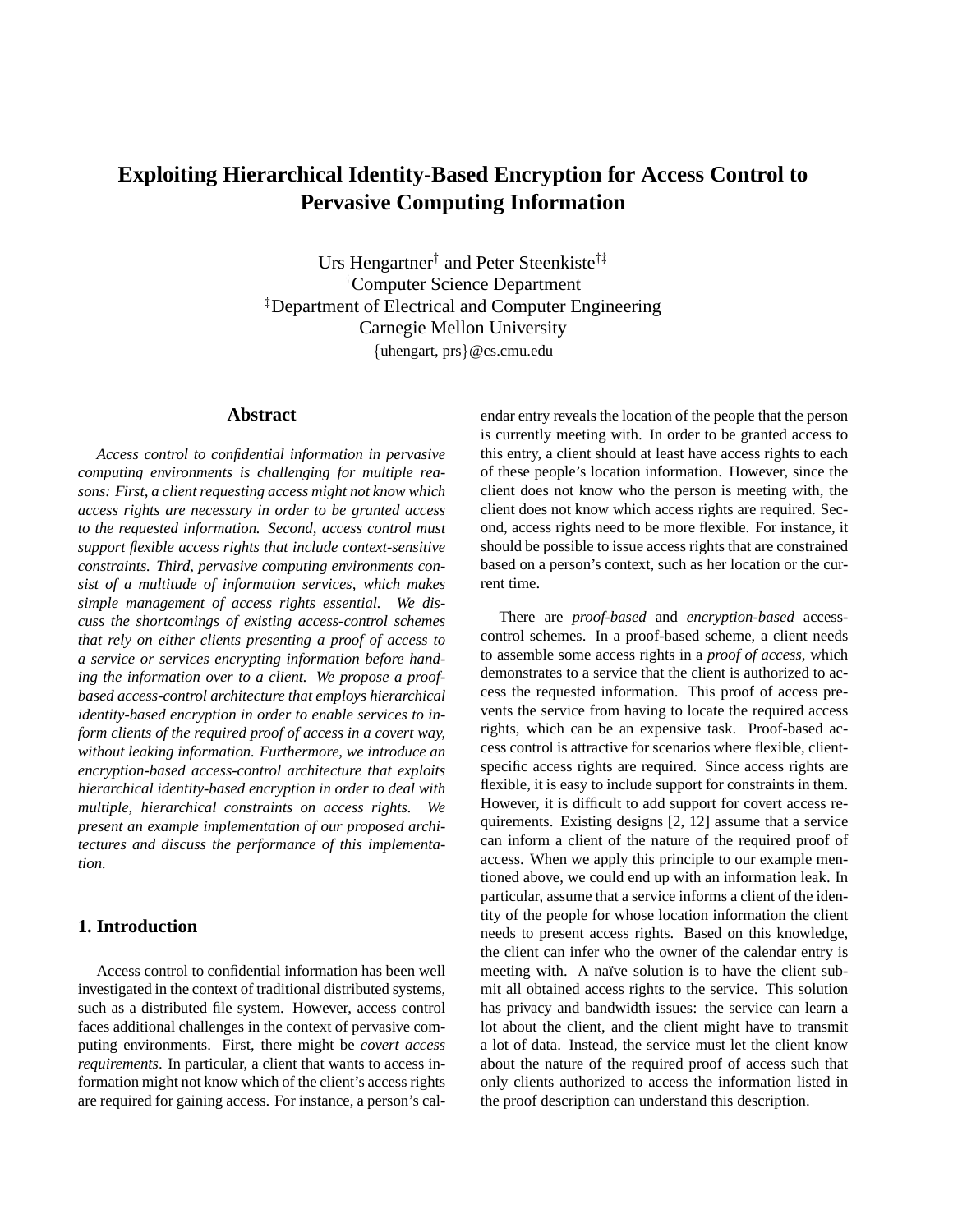In an encryption-based access-control scheme, a service provides confidential information to any client, but only in an encrypted form. Clients authorized to access the information have the corresponding decryption key. This approach is attractive for scenarios where there are lots of queries to a service since it shields the service from having to run client-specific access control. It is straightforward to add support for covert access requirements to existing encryption-based architectures [1, 9, 14, 15]. In particular, a service encrypts information as usual, but it does not tell a client which decryption key to use. Assuming that a client has a set of decryption keys, the client now needs to search this set for a matching key. It is less straightforward to add support for constraints on access rights to the proposed architectures, especially when considering that key management should remain simple.

Our contributions are two novel applications of hierarchical identity-based encryption that address the above mentioned shortcomings of proof-based and encryptionbased access-control schemes for pervasive computing environments (Section 3). In identity-based encryption, public keys are arbitrary strings, which simplifies key management. First, we employ hierarchical identity-based encryption to add covert access requirements to a proofbased access-control scheme. Second, we use hierarchical identity-based encryption to develop an encryption-based access-control scheme that supports multiple, hierarchical constraints on access rights. Moreover, our contributions include extensions to an existing hierarchical identitybased encryption scheme to support multiple hierarchies and novel ways for dealing with expiring keys in identitybased encryption. Finally, we have implemented our solutions in a pervasive computing environment (Section 4), and we evaluate this implementation and discuss its relative strengths and weaknesses (Section 5).

# **2. Access Control in Pervasive Computing**

In this section, we discuss the challenges for access control and for access rights to information in the context of pervasive computing. We present a list of requirements and our threat model.

# **2.1. Overview**

In pervasive computing environments, there are a lot of services that provide potentially confidential information to clients. Clients need to have *access rights* in order to be granted access to confidential information. An access right has an issuer, a recipient, an information item, and a set of constraints. For example, Alice grants Bob access to her location information during office hours. Multiple services

may offer the same type of information (e.g., people location services exploiting cellphones, RFID badges, or Wi-Fi devices). To simplify management of access rights, we want service-independent access rights, that is, access rights should be about information, not about information offered by a specific service. For example, there should be access rights for Alice's location information, not for Alice's location information as offered by her cellphone service.

It should be possible to constrain access rights. In this paper, we limit ourselves to constraints whose current value is publicly known (e.g., current time). Our architecture also supports constraints that involve confidential information (e.g., current location of the client or of the queried individual), but additional access control is required in order to avoid leaks of this confidential information, which is outside of the scope of this paper.

Access rights should be granularity aware. Some information (e.g., location information) is available at different levels of granularity (e.g., "CMU", "CMU Wean Hall", "CMU Wean Hall 8220"). Having an access right to finegrained information should imply having an access right to coarse-grained information. Granularity-aware access rights also simplify management of access rights.

Access rights are managed by *policymakers*. Typically, an individual is the policymaker for her own personal information. Depending on the access-control scheme, an access right can be represented in different forms. For proof-based access control, it is a digital certificate issued by the policymaker, whereas for encryption-based access control, it is a decryption key. Regardless of the form, dealing with access rights should be simple for all involved entities (clients, services, and policymakers).

We now discuss how proof-based and encryption-based access control meet the requirements of granularity awareness and constraints. We also elaborate on some additional requirements, namely, indistinguishability, asymmetry, and personalization.

#### **2.2. Proof-Based Access Control**

Proof-based access control is attractive since it offloads the assembly of a proof of access to a client. If the client does not know the nature of the required proof of access, a service will give it a description of this proof. The description lists the information for which the client needs to present access rights. However, when this description leaks confidential knowledge, the service must obscure it. Let us summarize the requirements for this case:

**Indistinguishability.** The service must obscure the description such that a client learns nothing about the information listed in the description, unless the client has some secret knowledge. The client has this secret knowledge only if the client has an access right to the information.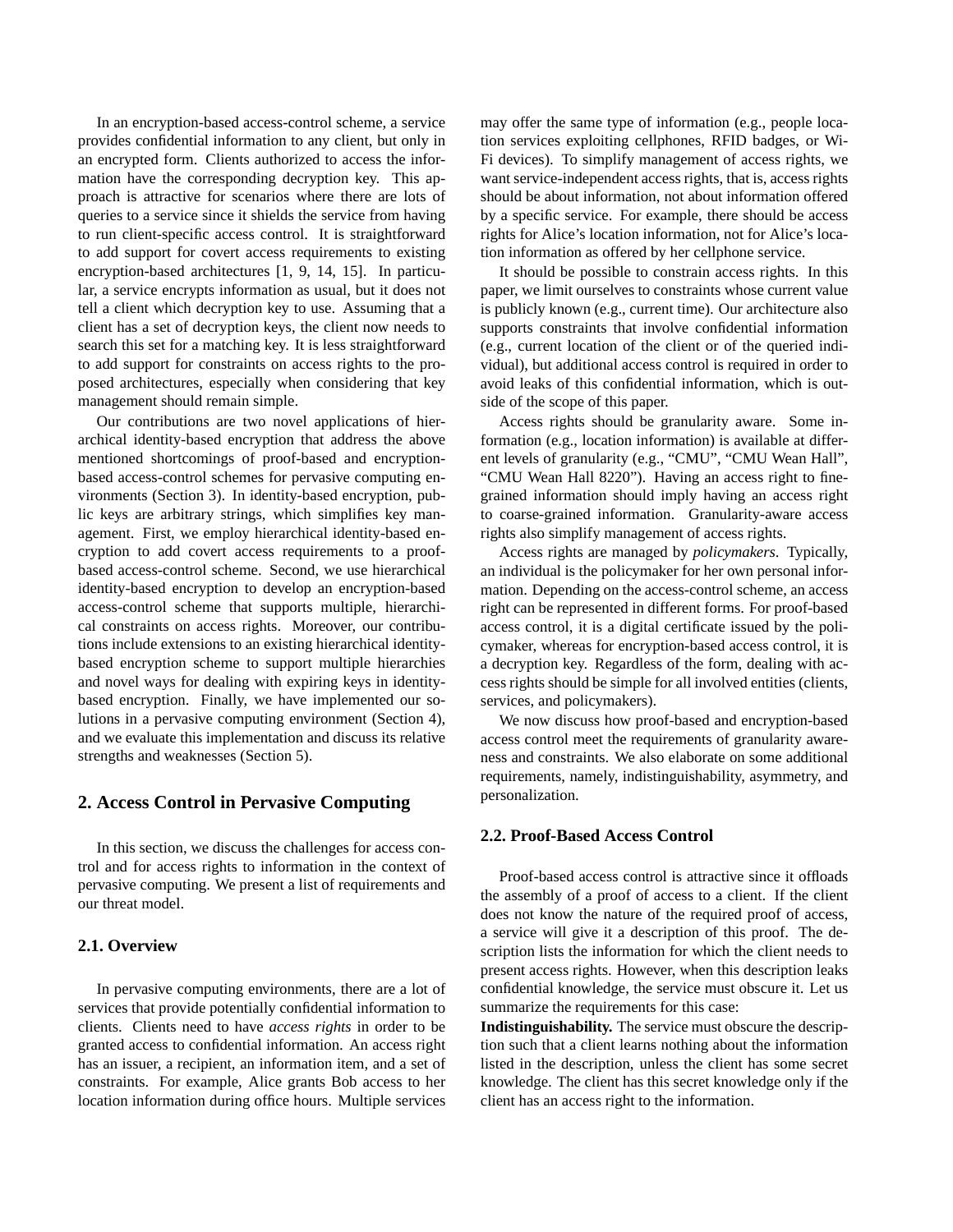**Constraints.** Access rights can have constraints on them. These constraints should also apply to a client's ability to interpret an obscured proof description. For example, when a client's access right to information expires, the client should no longer be able to interpret an obscured proof description asking for this information. To support this feature, each possible value of a constraint must require separate secret knowledge. For instance, a client's secret knowledge allowing interpretation of an obscured proof description on January 1 must not allow interpretation on January 2. This requirement leads to an increase in the amount of secret knowledge to be managed by the client. The problem becomes worse when there are multiple constraints on an access right. We observe that many constraints are of a hierarchical nature. Therefore, we want an architecture that supports hierarchical constraints. For example, if a client has secret knowledge for January, the client can derive secret knowledge for January 1, January 2,... This requirement simplifies management of the secret knowledge.

**Granularity awareness.** Some information in pervasive computing (e.g., location information) is available at different granularities. If a client's secret knowledge allowed the client to interpret an obscured proof description asking for fine-grained information, the same knowledge should also allow the client to interpret an obscured proof description asking for coarse-grained information.

**Personalization.** We want obscured proof descriptions to be personalized for a client. In this way, if a client's secret knowledge required for understanding an obscured proof description asking for particular information leaked, other clients being able to understand obscured proof descriptions asking for the same information would not be affected.

**Asymmetry.** Service-independent access rights grant access to information independent of the service offering this information. A service generating an obscured proof description listing specific information must not be able to interpret an obscured proof description listing the same information generated by another service (unless the former service has the required access right).

### **2.3. Encryption-Based Access Control**

If there are lots of requests for the same information, encryption-based access control is attractive since it is independent of the individual clients issuing these requests. For example, a service can encrypt an information item once and use the ciphertext for answering multiple requests. However, the uniform treatment of requests makes dealing with constraints on access rights and with granularityaware access rights difficult. Covert access requirements and service-independent access rights present further challenges. Let us summarize the requirements:

**Indistinguishability.** The encrypted information must not

reveal any knowledge about the used encryption key or the required decryption key.

**Constraints.** Each value of a constraint must require a separate key for decrypting encrypted information that should be accessible only under the given constraint/value combination. To make key management simple, we want a scheme that supports hierarchical constraints.

**Granularity awareness.** To simplify key management, the decryption key for coarse-grained information should be derivable from the key for fine-grained information.

**Asymmetry.** Service-independent access rights imply that if multiple services offer the same information, this information will be decryptable with the same decryption key. Therefore, in a symmetric cryptosystem, a service encrypting information would be able to access the same information offered by some other service. We can avoid this problem by using an asymmetric cryptosystem.

We do not require personalization for encryption-based access control since it is client independent by design.

### **2.4. Threat Model**

In our threat model, an attacker can corrupt clients or services, but not policymakers. Corrupted clients try to gain non-authorized access to information provided by a service, that is, information to which a client does not have any access rights. Corrupted clients can collude. A corrupted service tries to gain non-authorized access to information provided by another service, where this service might offer the same type of information as the corrupted service. Corrupted services can collude. Attackers can also sniff, modify, or inject network traffic.

# **3. Access Control based on Hierarchical Identity-Based Encryption**

We want an access-control architecture where access rights are simple to manage, aware of granularity, and constrainable. The architecture also has to be asymmetric, provide indistinguishability, and be personalizable in the case of proof-based access control. Identity-based encryption (IBE) is a good fit for such environments. It is asymmetric and provides indistinguishability. Since public keys are strings, access right management and personalization are simple. In addition, a hierarchical version of identity-based encryption lends itself to the implementation of hierarchical constraints and granularity awareness. Therefore, with the help of hierarchical identity-based encryption (HIBE), we can overcome the shortcomings of existing access-control architectures for pervasive computing environments. In this section, we review HIBE and discuss how we extend it to build an access-control architecture satisfying our requirements.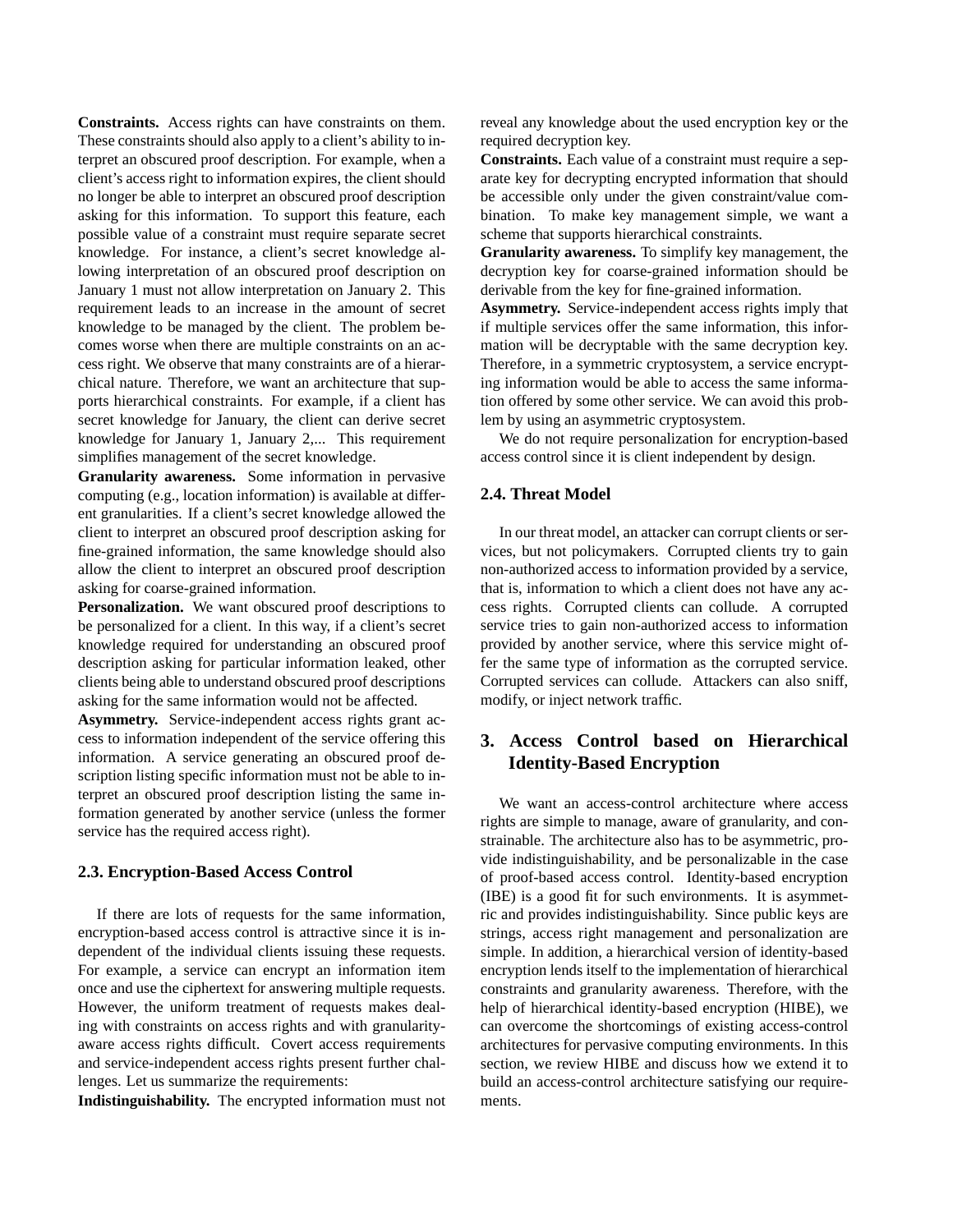#### **3.1. Hierarchical Identity-Based Encryption**

In an IBE scheme, the public key of an individual is an arbitrary string, typically corresponding to her ID (e.g., her email address). The individual gets her private key from a third party, called a Private Key Generator (PKG). The third party also provides additional, public parameters required for the cryptographic operations. Boneh and Franklin [3] present one of the first practical IBE schemes. Based on this work, Gentry and Silverberg [7] introduce a HIBE scheme. In this scheme, a root PKG gives out private keys to sub PKGs, which in turn give out private keys to individuals in their domains (or further sub PKGs). The public key of an individual corresponds to the IDs associated with the root PKG, any sub PKGs on the path from the root PKG to the individual, and the individual. For encrypting messages, public parameters are required only from the root PKG.

The limited success of PKI has lead to the development of simpler public-key infrastructures (e.g,. SPKI [5]), that do not require (hierarchical) certification authorities. In SPKI, a user's public key is her identity, and not her name as certified by an authority. In our work, we pursue a similar approach. Instead of requiring the existence of a single hierarchical PKG infrastructure, we let each policymaker have a PKG. A policymaker uses the PKG for managing access rights to information. In addition, a policymaker can set up a hierarchical PKG infrastructure and control both the root PKG and any sub PKGs. In this way, a policymaker will be able to establish granularity-aware access rights with hierarchical constraints (see Section 3.4). In the rest of this paper, we use the term "policymaker" instead of PKG.

Our architecture builds on Gentry and Silverberg's HIBE scheme. This scheme supports only a single hierarchy for a root PKG, which is too limiting for our application scenarios, where we might have multiple hierarchical constraints on access rights. Therefore, we extend the scheme to support multiple hierarchies.

A HIBE scheme has the advantage that it reduces the amount of required storage and the complexity of the access right management. As we will see in Section 3.4, the public key associated with some information corresponds directly to the name of the information. We discuss the advantages of a HIBE scheme in more detail in Section 3.6.

### **3.2. Basic Operations**

Our architectures for proof-based and encryption-based access control each employ four basic, randomized operations. We discuss these operations in this section and their application in proof-based and encryption-based access control in the next two sections. Our operations are based on the operations introduced by Gentry and Silverberg, but we extend them to support multiple hierarchies. We give a detailed discussion, showing the exact cryptographic steps for each operation, in the extended version of this paper [10]. For readability reasons, we omit some of the parameters of the operations here.

In order to achieve indistinguishability, we assume that all the policymakers agree on a set of public parameters, params. The basic operations are  $Root\_Setup($ ,  $Extract(),\,Energy(),\,and\,Decrypt()$ .

- Root Setup(params)  $\rightarrow Q_0$ : A policymaker runs this operation in order to generate a master secret. In addition, the operation returns the policymaker's public key,  $Q_0$ .
- $Extract(\langle ID_{i,1},...,ID_{i,t_i}\rangle,S_{i,t_i-1},params) \longrightarrow$  $S_{i,t_i}$  with  $t_i \geq 1$ :
- This operation returns the private key,  $S_{i,t_i}$ , of a node at level  $t_i$  in hierarchy i. Unless  $t_i = 1$ , this key is derived from the private key of the ancestor node,  $S_{i,t_{i}-1}$ . If  $t_i = 1$ , this operation needs to be run by a policymaker, since it requires the policymaker's master secret.  $\langle ID_{i,1},..., ID_{i,t_i} \rangle$  is the sequence of node IDs along the path from the root node of hierarchy  $i$  to the node in question.
- $Energy({\langle ID_{1,1},...,ID_{1,t_1}\rangle}, ..., {\langle ID_{h,1},...,ID_{h,t_h}\rangle},$  $M, Q_0, params) \rightarrow C$ : After choosing a node in each hierarchy, a service uses this operation to encrypt a message, M, using the nodes' public keys. For each of the  $h$  hierarchies, the operation accepts a sequence of node IDs,  $\langle ID_{i,1},..., ID_{i,t_i} \rangle$ , from the root node to the chosen node. The operation returns a ciphertext,  $C$ .
- $Decrypt(\langle S_{1,t_1},...,S_{h,t_h}\rangle, C,params) \rightarrow M:$ A client uses this operation to decrypt a ciphertext, C. The operation requires the private key of each node chosen by the service in its call to  $\text{Encrypt}()$  and the ciphertext.

#### **3.3. Proof-Based Access Control**

If Alice grants Bob an access right to information, she will also give him a personalized secret. When Bob receives an obscured proof description asking for this information from a service, this secret will allow him to interpret the description. In the rest of this paper, we use the term *challenge* for such an obscured proof description. We keep management of the challenges simple by using the name of the information for generating a challenge for it. In our architecture, a challenge corresponds to a ciphertext/plaintext pair and a secret corresponds to a tuple of private keys enabling the decryption of ciphertexts. To support granularityaware, constrainable challenges and secrets, Alice defines a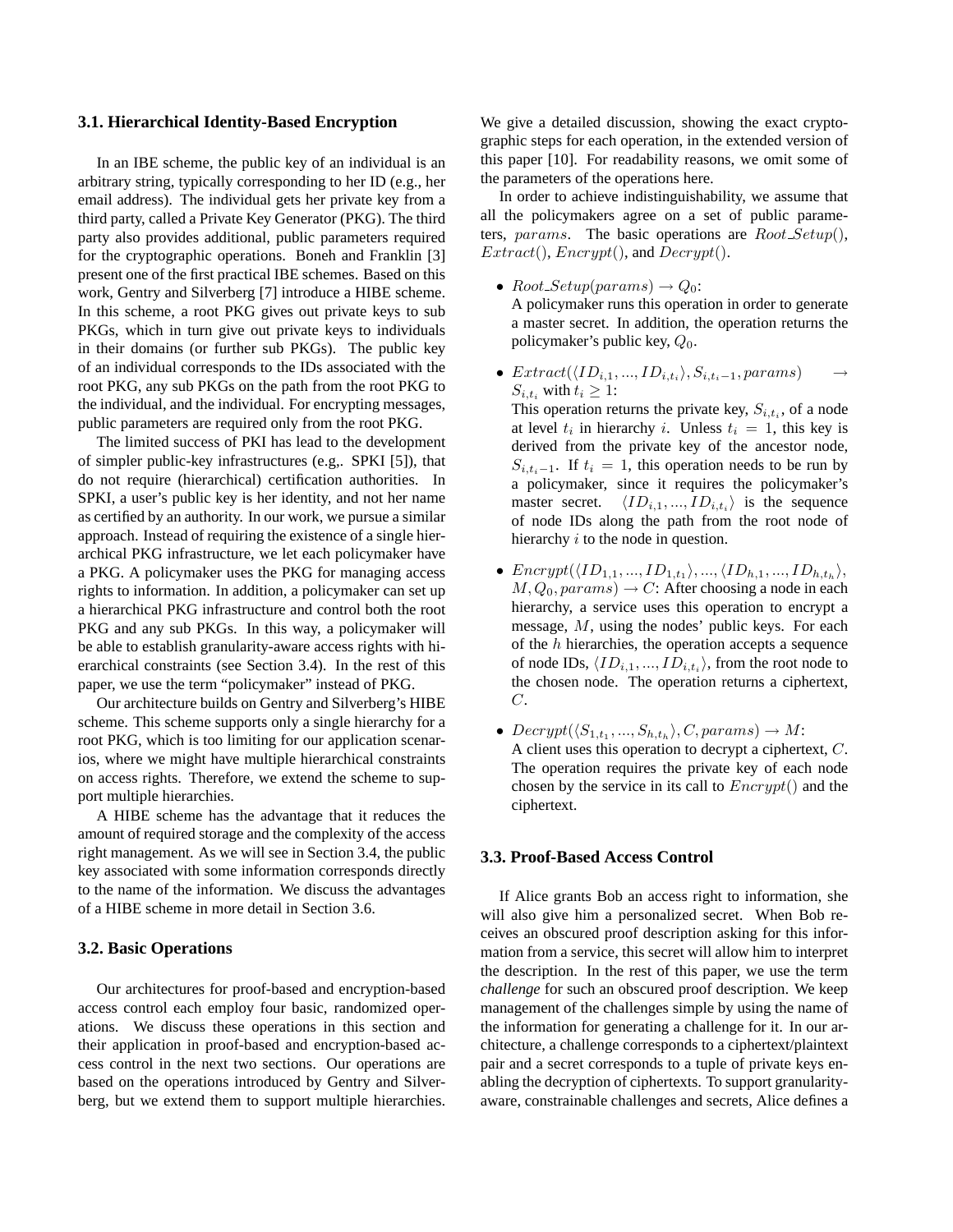

# **Figure 1. Architecture for proof-based access control. The service sends a challenge to Bob. Upon resolving this challenge, Bob sends a proof of access to the service.**

set of hierarchies. We give an overview of our extended proof-based access-control architecture in Figure 1. It consists of three entities: a policymaker managing access rights to personal information ("Alice"), a service offering information with covert access requirements, and a client trying to access the information provided by the service ("Bob"). We now discuss the individual steps shown in Figure 1.

Setup. Alice runs  $Root\_Setup()$  to set up her IBE scheme (1) and to retrieve her public key. She also establishes multiple hierarchies (2): She first defines a hierarchy resembling the granularity properties of information about her (*information hierarchy*). Figure 2 (a) gives an example hierarchy for location information. The rule for a hierarchy is that anyone who has access to information covered by a node should also have access to information covered by a child node. Alice then establishes another hierarchy for each of the constraints that she wants to include in her access rights to location information (*constraint hierarchies*). Figure 2 (b) shows a hierarchy that restricts the lifetime of access rights, and Figure 2 (c) presents a hierarchy for limiting access based on time of the day. (Non-hierarchical constraints are dealt with similarly; there, the hierarchy has only one level and lists all possible values.) The root node of each hierarchy includes the name of the information to ensure that, for example, a constraint granting unlimited access to location information cannot be used for getting unlimited access to medical information.

Alice then informs the service of her public key and her hierarchies (3). Since none of this knowledge is confidential, an authenticated communication channel suffices. Instead of defining her own hierarchies, Alice can exploit predefined hierarchies that the service is already aware of. For example, we expect that there will be a widely accepted and shared hierarchy for location information.

To allow Alice to issue personalized secrets to clients, we have her personalize the information hierarchy by adding the identity of a client to its root node. For example, for



**Figure 2. Hierarchies. Alice establishes hierarchies for her location information (a) and for each constraint (b, c).**

the hierarchy given in Figure 2 (a), the root node becomes "location fine Bob".<sup>1</sup> Since this personalization is done in the same way for each client, there is no need for Alice to submit each personalized information hierarchy to the service. To avoid collusion attacks between clients, Alice should also personalize each of her constraint hierarchies.

When issuing an access right to Bob (e.g., in the form of a digital certificate), Alice also gives Bob a personalized secret, corresponding to the information in the access right and limited to the same constraints (5). In her information hierarchy, she chooses the node corresponding to the information to which she wants Bob to have access (e.g., "medium"). She then walks the path from the root node to this node. In particular, she keeps a sequence of node IDs and, for each node on the path, she calls  $Extract()$  with the current sequence (e.g.,  $Extract(\langle location\_fine\_Bob\rangle, null, params) \rightarrow S_{1,1}$  and  $Extract(\langle location\_fine\_Bob, medium\rangle, S_{1,1}, params) \rightarrow$  $S_{1,2}$ ) (4). Ultimately, this process will return the private key of the chosen node. Similarly, for each type of constraint, she picks the appropriate node in the corresponding constraint hierarchy and derives the private key by repeated calls to  $Extract()$ . For each hierarchy, Alice will end up with a private key. The tuple of private keys returned by these calls serve as the secret.

Alice then gives the secret to Bob, together with the corresponding sequences of node IDs and the sub-hierarchies rooted in the chosen nodes (5). Transfer of the secret requires a secret communication channel.

Given the tuple of private keys and the sub-hierarchies from Alice, Bob can derive additional tuples of private keys for nodes in the sub-hierarchies by (repeatedly) calling  $Extract()$  (6). For example, given the private key for  $\langle$  location fine Bob, medium $\rangle$  and the subhierarchy "coarse", Bob can extract the private key for  $\langle$ location fine Bob, medium, coarse $\rangle$ . It is possible for Bob to delay this step until he receives a ciphertext.

**Access Control.** Bob issues a query to the service and fails to submit a proof of access (7). Since the requested informa-

<sup>&</sup>lt;sup>1</sup>In the actual implementation, Bob is identified by his public key.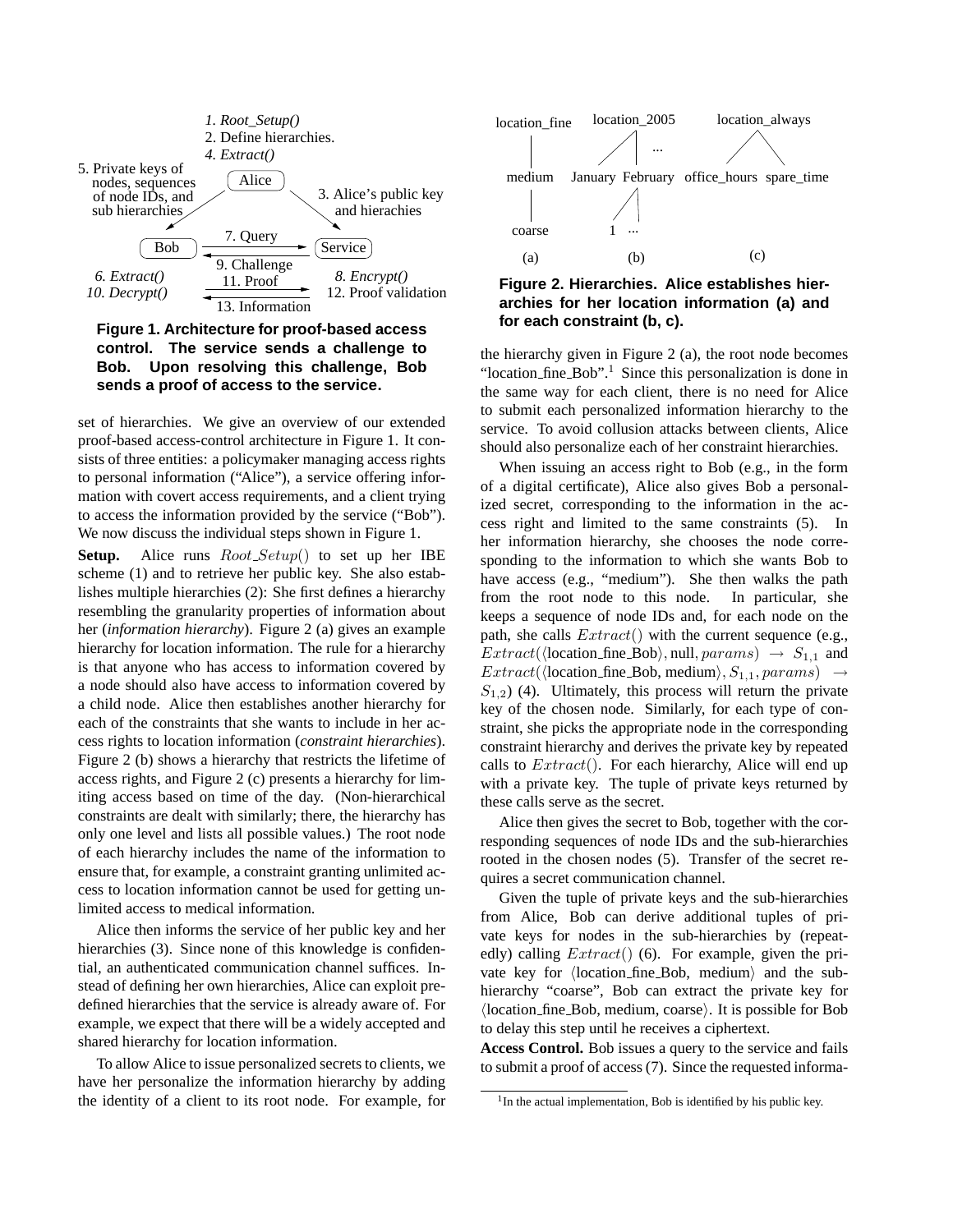tion (e.g., calendar information) has covert access requirements, the service needs to computes a challenge (8). In particular, the service calls  $\text{Encrypt}()$  to encrypt a random plaintext, M. The public keys required for this operation come from the information and constraint hierarchies of the policymaker responsible for the information for which the client needs to present an access right. The service locates the corresponding node in Alice's information hierarchy. The service then gathers the IDs of all the nodes along the path from the root node to this node. For example, if an access right to fine-grained information is required, the ID sequence is  $\langle$ location fine Bob $\rangle$ . Similarly, for each of the constraint hierarchies, the service chooses the leaf node that contains the current value of the constraint and gathers the IDs along the path from the root node. The service then calls  $\text{Encrypt}()$  with the gathered sequences of node IDs (e.g.,  $\text{Encrypt}(\langle \text{location\_fine\_Bob} \rangle, \langle \text{location\_2005\_Bob},$ February, 2), (location always Bob, office hours),  $M, Q_0$ , params)). Note that the public keys used for encryption correspond directly to the node IDs.

The plaintext,  $M$ , and the obtained ciphertext,  $C$ , serve as the challenge, and the service sends them to Bob (9). If the requested information covers multiple individuals, there will be multiple challenges. Sending a challenge to Bob requires only an authenticated communication channel, since a challenge is personalized to a client and useless to other clients.

To resolve challenge  $(M, C)$ , Bob needs to find a tuple of private keys that makes ciphertext  $C$  decrypt to plaintext M. In particular, Bob calls  $Decrypt()$  for each of his (potentially derived) tuples of private keys given to him by Alice (and other policymakers) (10). He stops when the returned plaintext is identical to  $M$ . We discuss ways to limit the search space in Section 3.5. If Bob successfully resolves the challenge(s), he will resubmit the query, together with the required proof of access (11). The service will validate the proof (12) and return the requested information (13). Steps (11) and (13) need a secret communication channel.

**Discussion.** The benefits of our architecture are secrets that support constraints and that are personalized and granularity aware. Because a challenge for information is based on the name of the information, challenges are simple to manage. Since all the policymakers use the same set of public parameters, the challenges generated by a service are indistinguishable. As opposed to a previous approach for dealing with expiration [3], which makes the current date part of an ID, our approach does not require handing out separate private keys for each possible date.

A client resolves a challenge before submitting the required proof of access to a service. However, for some scenarios, this second step can be omitted since resolving the challenge(s) already gives the client all the information that the client is asking for. For example, if the client asks for



**Figure 3. Architecture for encryption-based access control. Alice sets up her IBE scheme and hierarchies, informs the service, and grants access to Bob. Bob issues a query.**

the people in a room, the client will require access to all these people's location information. The service thus sends a challenge for each person's location information to the client. After resolving these challenges, the client knows about all the people in the room and thus all the originally requested information and can skip submission of a proof of access. An obvious question is why not skip this second step all the time and stop using proofs of access? In this model, the service would encrypt the requested information instead of a random plaintext (as suggested by Holt et al. [11]). We refrain from adapting this model because, as we will see in Section 5, the decryption operation is expensive. We view covert access requirements as a special case. For most queries, we expect clients to know what they need to deliver a proof of access for. Therefore, we do not place the burden of decrypting ciphertexts on them for every request to confidential information.

**Security Analysis.** The security of the scheme is based on the hardness of the Bilinear Diffie-Hellman problem. (Please refer to the extended version [10] for details.) Given this assumption, Gentry and Silverberg [7] show that their HIBE scheme has adaptive chosen ciphertext security in the random oracle model. It is straightforward to adapt their proof for multiple hierarchies. Therefore, corrupted clients and services and traffic sniffers cannot decrypt ciphertexts without having the required decryption key or modify ciphertexts. We need to ensure that a client cannot learn from the ciphertext which public key was used to produce this ciphertext (indistinguishability). Holt et al. [11] prove this property for the scenario where all the policymakers share the same set of public parameters, as assumed in our model. Our scheme is secure against collusion of clients or services, since keys are personalized.

#### **3.4. Encryption-Based Access Control**

Figure 3 gives an overview of our encryption-based access-control architecture; the architecture is similar to the architecture for proof-based access control with challenges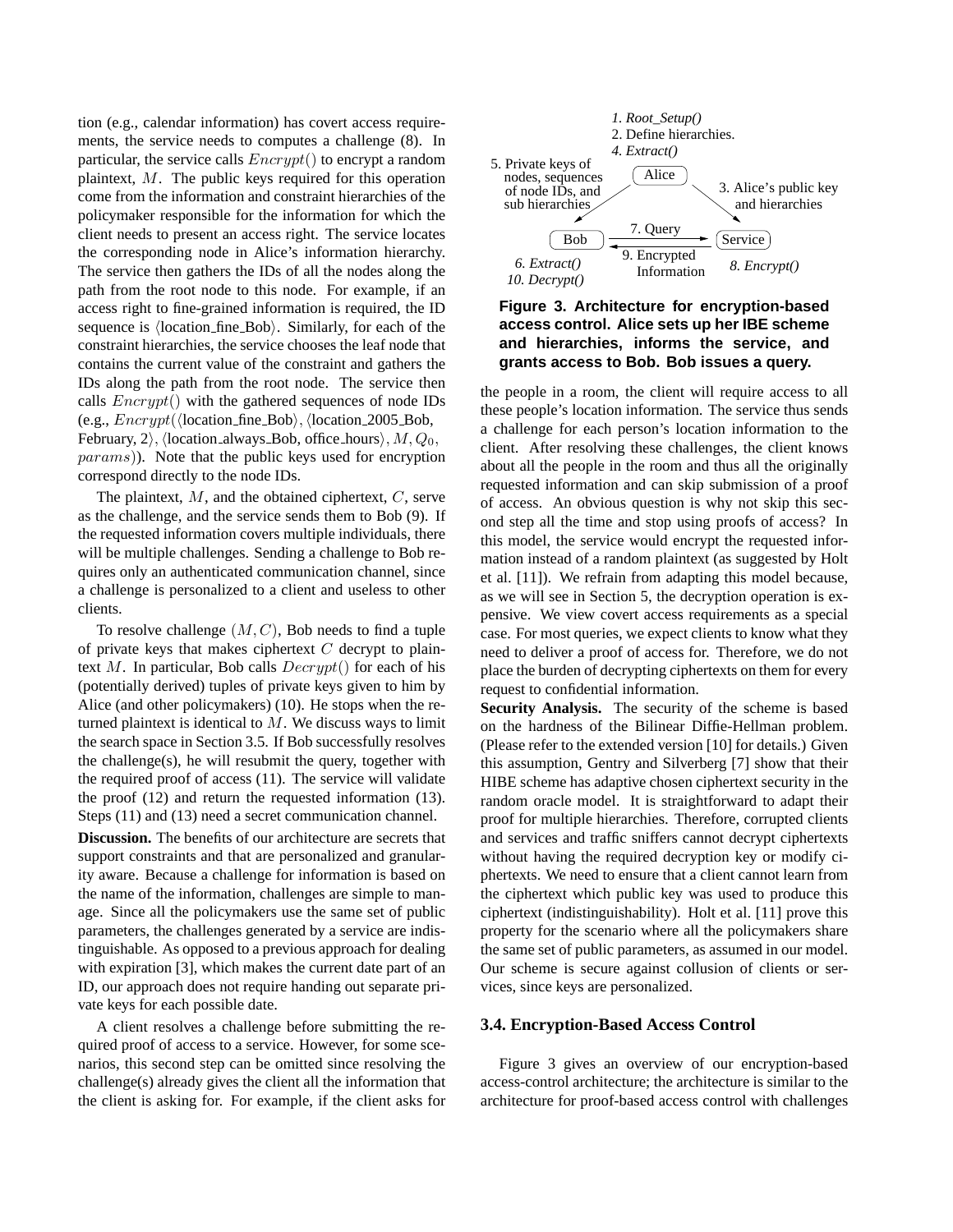given in Figure 1. We now review the changes. We assume that the service provides location information.

**Setup.** There is no need for Alice to personalize her information and constraint hierarchies, since encryption-based access control is not client-specific.

**Access Control.** When queried by Bob for information about Alice (7), the service encrypts the information (8) and returns the encrypted information to Bob (9). Namely, the service splits up the information based on its granularity properties and encrypts each piece separately. For example, the information "CMU Wean Hall 8220" is split up into "CMU", "Wean Hall", and "8220". Then, for each piece, the service locates the node in Alice's information hierarchy that describes the piece and gathers the IDs of all the nodes along the path from the root node to this node. In our example, the ID sequences are  $\langle$ location fine, medium, coarse $\rangle$ ,  $\langle$ location fine, medium $\rangle$ , and  $\langle$ location fine $\rangle$ , respectively. Similarly, for each of the constraint hierarchies, the service chooses the leaf node that contains the current value of the constraint and gathers the IDs along the path from the root node. The service then calls  $\text{Encrypt}()$  with the gathered sequences of node IDs (e.g.,  $\text{Encrypt}(\langle \text{location\_fine}, \text{medium}, \text{coarse} \rangle, \langle \text{location\_2005}, \rangle)$ February,  $2$ ),  $\langle$ location always, office hours $\rangle$ , "CMU",

 $(Q_0, \text{params})$ ). Bob decrypts the received ciphertexts by calling  $Decrypt()$  with the required tuple of private keys (10) for each ciphertext. He can decrypt a ciphertext only if the encrypted information is of a granularity that he has access to.

**Discussion.** Our solution fulfills the requirements of being asymmetric and hierarchical and supporting multiple, hierarchical constraints. Using the name of information or of a constraint directly as its public key drastically simplifies key management.

**Security Analysis.** The scheme is not secure against collusion. For example, for the hierarchies given in Figure 2, assume that Bob has the tuple of private keys for ( $\langle$ location fine $\rangle$ ,  $\langle$ location 2005 $\rangle$ ,  $\langle$ location always, office hours)) and that Carol has the tuple for ( $\langle$ location fine $\rangle$ ,  $\langle$ location 2005, January $\rangle$ ,  $\langle$ location always $\rangle$ ). If Bob and Carol colluded, they could determine the tuple for  $(\langle location\_fine \rangle, \langle location\_2005 \rangle, \langle location\_always \rangle).$  Yao et al. [16] propose a collusion-resistant HIBE scheme, which we could also adopt. However, the complexity of the  $\text{Encrypt}()$  and  $\text{Decrypt}()$  operations in their scheme is  $\mathcal{O}(n^m)$ , where *n* is the depth of a hierarchy and *m* is the number of hierarchies. As we will see in Section 5, the complexity of the operations in our scheme is  $\mathcal{O}(mn)$ .

#### **3.5. Limiting the Search Space**

Both for proof-based and encryption-based access control, if there are covert access requirements, Bob will not

know which of his (potentially derived) tuples of private keys to use for the  $Decrypt()$  operation, and he will have to search through his tuples. We discuss some optimization strategies in this section.

We first concentrate on the scenario where the challenge or the encrypted information returned by a service covers only a single individual, that is, Bob needs to find only one tuple of private keys. As described in Section 3.4, when a policymaker gives a tuple of private keys to Bob granting him access to information under some constraints, Bob can potentially derive additional tuples from this tuple. We argue that among the original tuple and the derived tuples, at most one tuple is of relevance for the search. For each constraint hierarchy, Bob knows the current value of the constraint and can throw out all the tuples that do not include the corresponding private key. In practice, Bob can also limit the search space for the information hierarchy. In many cases, it is safe for the service to inform Bob of the nature and the granularity of the information for which he needs to resolve a challenge. For example, it is well known that calendar information is composed of fine-grained location information, but not of medical information. Therefore, the service can safely inform Bob that a challenge involves fine-grained location information. In summary, for all tuples of private keys given to Bob by a single policymaker and all tuples derivable from these tuples, we expect at most one tuple to be relevant for a search. Overall, the number of tuples that Bob needs to search is at most one per policymaker.

If the information returned by a service covers multiple individuals (i.e., a service returns multiple challenges or encrypts information multiple times), Bob will have to locate multiple tuples of private keys. Therefore, Bob's search cost is proportional to the number of policymakers multiplied by the number of individuals covered by the information returned by the service. While this sounds expensive, Bradshaw et al. [4] present an optimization that requires the client to perform the most expensive cryptographic operation in this search only once for each policymaker and not for each combination of a policymaker and a covered individual.

### **3.6. Discussion**

IBE simplifies key management. For example, in an email system, IBE allows Bob to encrypt email to Alice simply by using her email address as public key. Bob does not need to contact Alice beforehand to acquire a separate public key. We seem to lose this advantage: Alice needs to inform a service of her hierarchies and her public key. However, as mentioned in Section 3.4, we do not expect each policymaker to define her own hierarchies. Instead, there can be a shared set of hierarchies, which a service is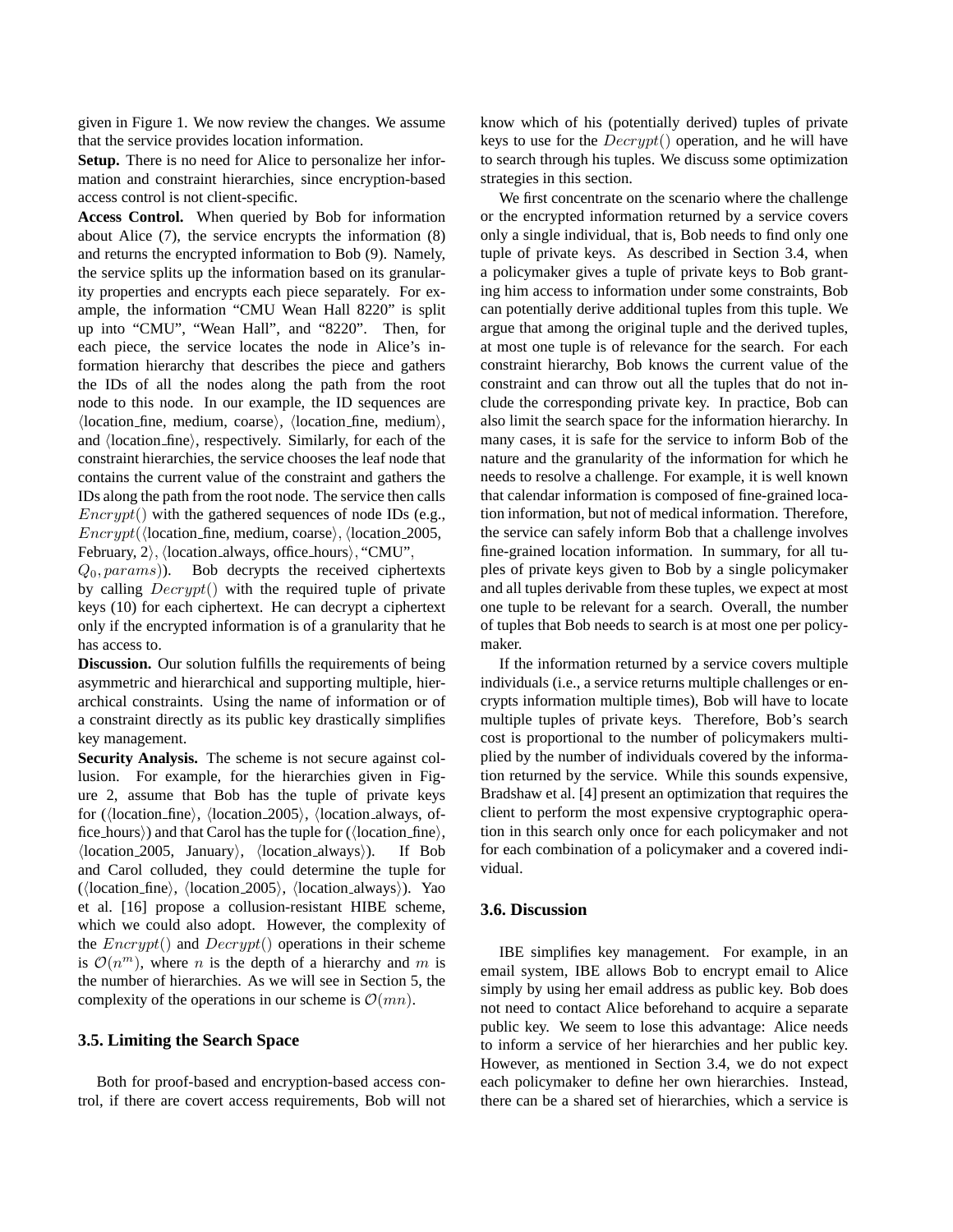|                           | Personal hierarchy         |  | Shared hierarchy           |  |
|---------------------------|----------------------------|--|----------------------------|--|
|                           | Public values Private keys |  | Public values Private keys |  |
| Conventional cryptosystem | 2n                         |  |                            |  |
| HIBE scheme               |                            |  |                            |  |

# **Table 1. Key management demand. For a hierarchy of** n **nodes, we show the number of public values (including public keys) and private keys that a policymaker needs to define and give to a service and to a client, respectively.**

aware of. In addition, we observe that a setup step is also necessary for IBE in an email system: First, IBE schemes require a set of public parameters for encryption. Bob must acquire these parameters before he can encrypt email for Alice. Second, Bob should ensure that the email address he is going to use to encrypt information destined for Alice really belongs to Alice. He should use this address only if he was given it directly by Alice (or a trusted third entity) in a setup step.

Instead of using a HIBE scheme, it is possible to make a conventional asymmetric cryptosystem, such as ElGamal or RSA, hierarchy aware [14]. The drawback of this approach is increased demand in key management and transfer. We summarize this demand in Table 1. (Both conventional and HIBE schemes typically also require storage and transfer of a constant amount of additional information, which is not shown in the table.) If a policymaker defines a personal set of hierarchies, the policymaker will have to transfer at least the ID of each node to a service in order to inform the service of the node's meaning, regardless of the employed hierarchical cryptosystem. For a HIBE scheme, only this ID is required. For a conventional cryptosystem, a separate public key needs to be generated and transferred for each node. If a policymaker uses a shared information or constraint hierarchy and employs a conventional cryptosystem, the policymaker will still have to generate a set of public keys for all the nodes in the shared hierarchy and submit these values to individual services. This is not necessary for a HIBE scheme.

As we will see in Section 5, our proposed HIBE scheme can be expensive in terms of performance. This could become a problem when a client employs a computationally weak device for accessing information (e.g., a cellphone). A common architecture for pervasive computing is to have agents perform tasks on behalf of clients. We could have this agent decrypt information for its client. For performance and availability reasons, it makes sense to run this agent on a more powerful processing platform and to run only a lightweight proxy on a client's personal device.

# **4. Prototype Implementation**

The Aura pervasive computing environment [6] serves as a testbed for the implementation and deployment of our proposed access-control architectures. Because the environment is mostly Java, we implemented our HIBE scheme in Java. We ported a C implementation of IBE [8] to Java and added support for hierarchies. We employ a hybrid encryption scheme, that is, we symmetrically encrypt information with a session key and encrypt only this key with  $\text{Encrypt}()$ .

We also implemented a few sample information services that require access control. There is a service that provides calendar information. This service runs proof-based access control and has covert access requirements. There are also several location services, each exploiting a different approach for locating people. They run either proof-based or encryption-based access control. These services do not have covert access requirements, so the proof-based versions do not employ HIBE. The encryption-based versions always use HIBE. While it is possible to switch to a different asymmetric cryptosystem if, for example, no constraints are used or information is not granularity aware, key management would become difficult. In proof-based access control, we express access rights in SPKI/SDSI certificates [5]. An individual provides the public parameters of her IBE scheme, her hierarchies, and her tuples of private keys in self-signed certificates. There is a command line tool for issuing certificates, setting up IBE schemes, and extracting private keys.

We use SSL for communication between entities, which gives us authentication of peers and confidentiality and integrity of the transmitted data. We employ client authentication only for proof-based access control.

# **5. Evaluation**

In our evaluation, we concentrate on encryption-based access control. We run our experiments on a Pentium IV/2.5 GHz with 1.5 GB of memory, Linux 2.4.20, and Java 1.4.2. An experiment consists of ten runs. We report both the mean and the standard deviation (in parentheses).

We have a client contact a service that provides encrypted people location information, which is split into three levels of granularity and encrypted using a three-level information hierarchy. There are no constraints. We look only at the case where information about a single individual is provided. In addition, we assume that the client knows which decryption key to use. It takes 1091ms (42ms) for the client to retrieve and decrypt the information. Let us examine this cost in more detail. For the service, there is a cost of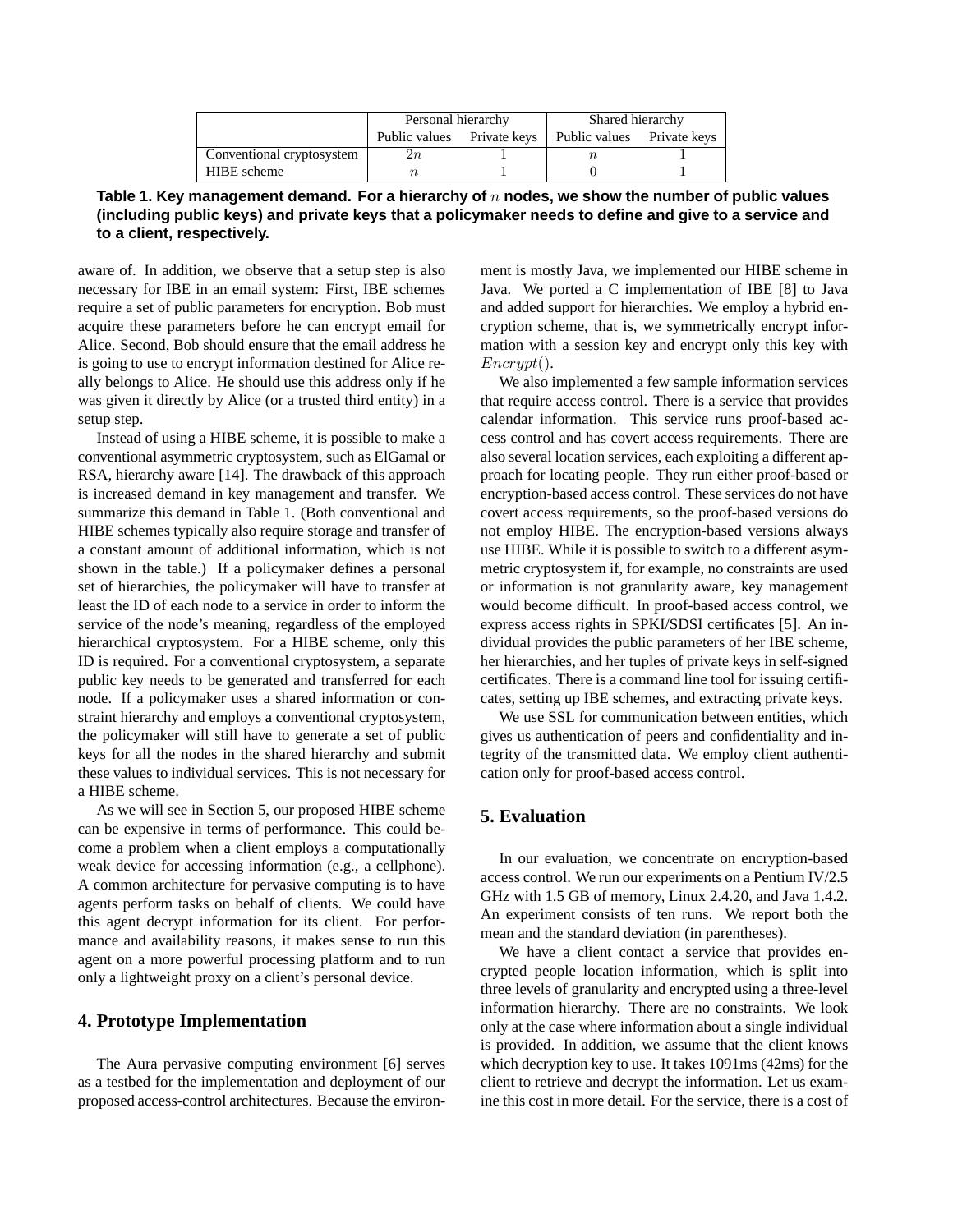25ms (2ms) for an  $\text{Encrypt}()$  operation that exploits only the root level of a hierarchy. Our service has to perform three  $\text{Encrypt}()$  operations. In addition, there is a cost of 14ms (1ms) per additional level used in an  $\text{Encrypt}()$  operation (i.e.,  $3 * 14$ ms in our experiment). Therefore, the overall cost of encryption is about 117ms. The overall processing time of the service is 253ms (31ms); 46% of the cost is due to encryption. The rest of the cost is caused by fingering a person's desktop computer in order to locate her and by (de)marshalling of the request and the response. For the client, there is a cost of 136ms (2ms) per level used in a  $Decrypt()$  operation. Our client runs three such operations, operating at 1, 2, or 3 levels. Therefore, overall decryption cost is about 816ms or 75% of the overall processing time.

In our second experiment, we investigate the influence of the number of hierarchies on encryption and decryption time. We encrypt and decrypt a random message using a variable number of hierarchies, whereas we exploit all the levels in each hierarchy. Similar to the first experiment, the first hierarchy has three levels. All the additional hierarchies have two levels. As shown in Figure 4, the cost increases linearly with the number of hierarchies.

The performance numbers heavily depend on the underlying implementation. Our implementation uses Java's standard mathematical package for its cryptographic routines. While we currently do not have a C-based implementation of HIBE, there is a more optimized, publicly available C-based implementation of standard IBE [13]. Since hierarchical IBE exploits the same basic mathematical routines as standard IBE, we can predict the performance of a C-based implementation of hierarchical IBE based on this implementation. Figure 4 also shows our predictions. In summary, the performance of a C-based, more optimized implementation would be at least 3.5 (encryption) or 4.5 (decryption) times better.

The presented results allow us to judge the relative benefit, performance-wise, of proof-based and encryption-based access control. In our implementation of proof-based access control, it takes a service about 3ms to validate the 1024 bit RSA signature of a SPKI/SDSI certificate. Assuming a single-level information hierarchy and no constraint hierarchies, it takes the service 25ms to encrypt a piece of information. However, this operation does not need to be executed for every client, the service can reuse an encrypted piece of information to answer requests from multiple clients. Therefore, it pays off for the service to use encryption-based access control if there are more than 8 requests for information during the lifetime of the information. If there are constraints on access rights, this number will become correspondingly larger.

For covert access requirements, the overall cost for proof-based access control is larger than for encryptionbased access control. The performance of the HIBE opera-



**Figure 4. Performance of encryption/decryption. We encrypt/decrypt a message using a variable number of twolevel hierarchies, whereas the first hierarchy has three levels. (The two graphs are differently scaled.)**

tions is similar for both cases. However, proof-based access control requires two round trips, client authentication, and validation of the proof of access.

# **6. Related Work**

Automated trust negotiation explores issues related to covert access requirements. For example, Yu and Winslett [17] study the scenario where (parts of) a service's access policy is confidential. (An access policy lists the required access rights.) The authors suggest two strategies, neither of them applicable to our scenario. The first strategy transmits all the access rights of a client to a service, even if they are not required. The second one transmits only access rights that the service asks for by revealing (parts of) its access policy. However, this strategy fails if access rights whose corresponding access policy cannot be revealed are required. In Holt et al.'s architecture [11], a service encrypts information in a client-specific way, and the client needs to find the corresponding decryption key(s) in its set of keys. Similar to our architecture, Holt et al.'s work is based on the